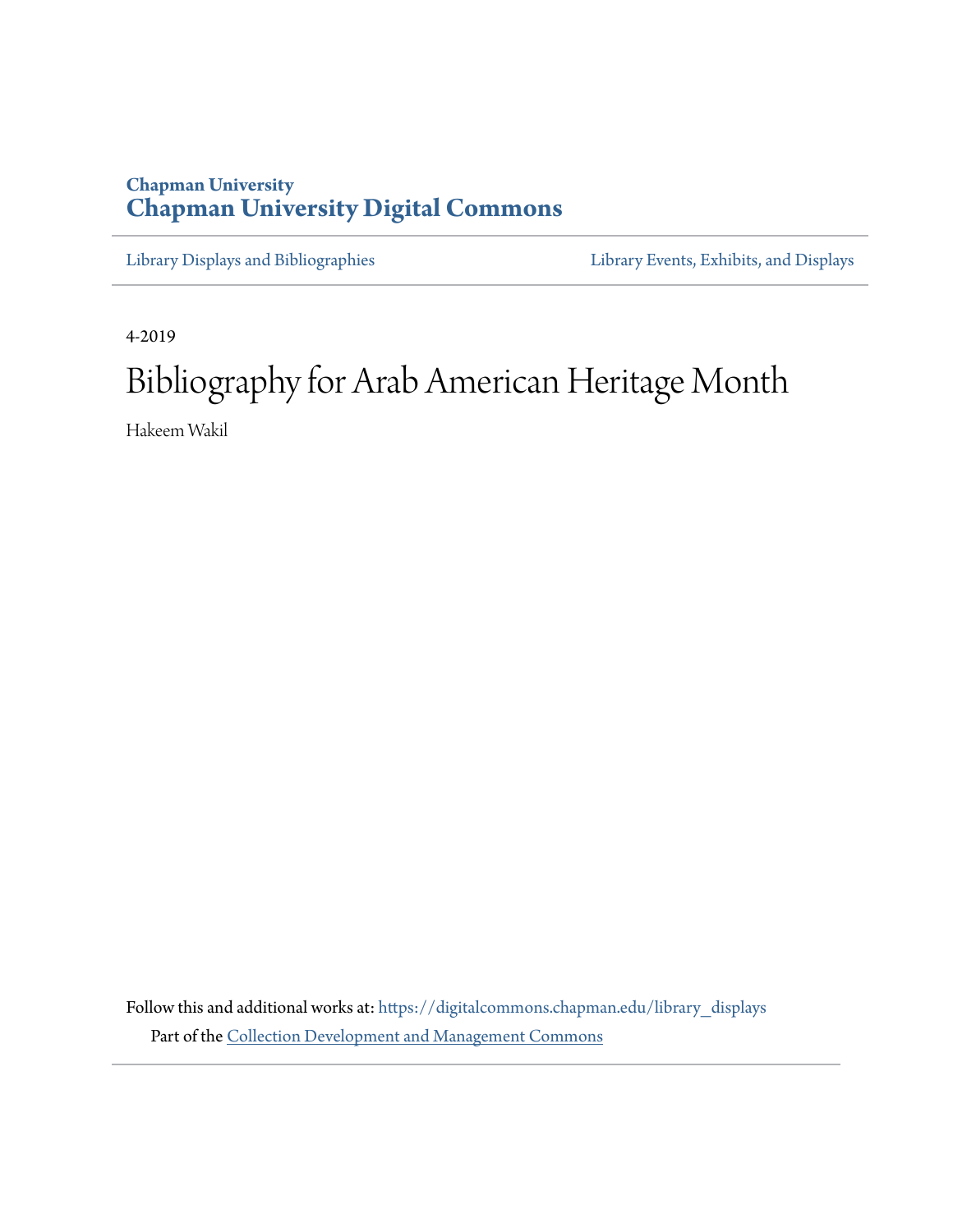## *Arab American Heritage Month*

*Curated by Hakeem Wakil, '20*

## *The Arabian nights entertainments*

Sir Richard Burton Call Number: PJ7715 .B8 1981 2 nd Floor Humanities Books

## *Arabic phrase book*

Mohammad Asfour Call Number: PJ6309 .A52 1999 2 nd Floor Humanities Books

## *Arabs and the art of storytelling : a strange familiarity*

Abdelfattah Kilito Call Number: PJ7519.N25 K5513 2014 2 nd Floor Humanities Books

## *A brief history of Saudi Arabia*

James Wynbrandt ; foreword by Fawaz A.Gerges Call Number: DS204.25 .W96 2004 2 nd Floor Humanities Books

## *Classical Arabic literature : a library of Arabic literature anthology*

Geert Jan van Gelder Call Number: PJ7694.E1 C53 2013 2 nd Floor Humanities Books

## *The contemporary Middle East*

Karl Yambert Call Number: DS44 .C575 2010 2 nd Floor Humanities Books

## *Greater Syria : the history of an ambition*

Daniel Pipes Call Number: DS63 .P5 1992 2 nd Floor Humanities Books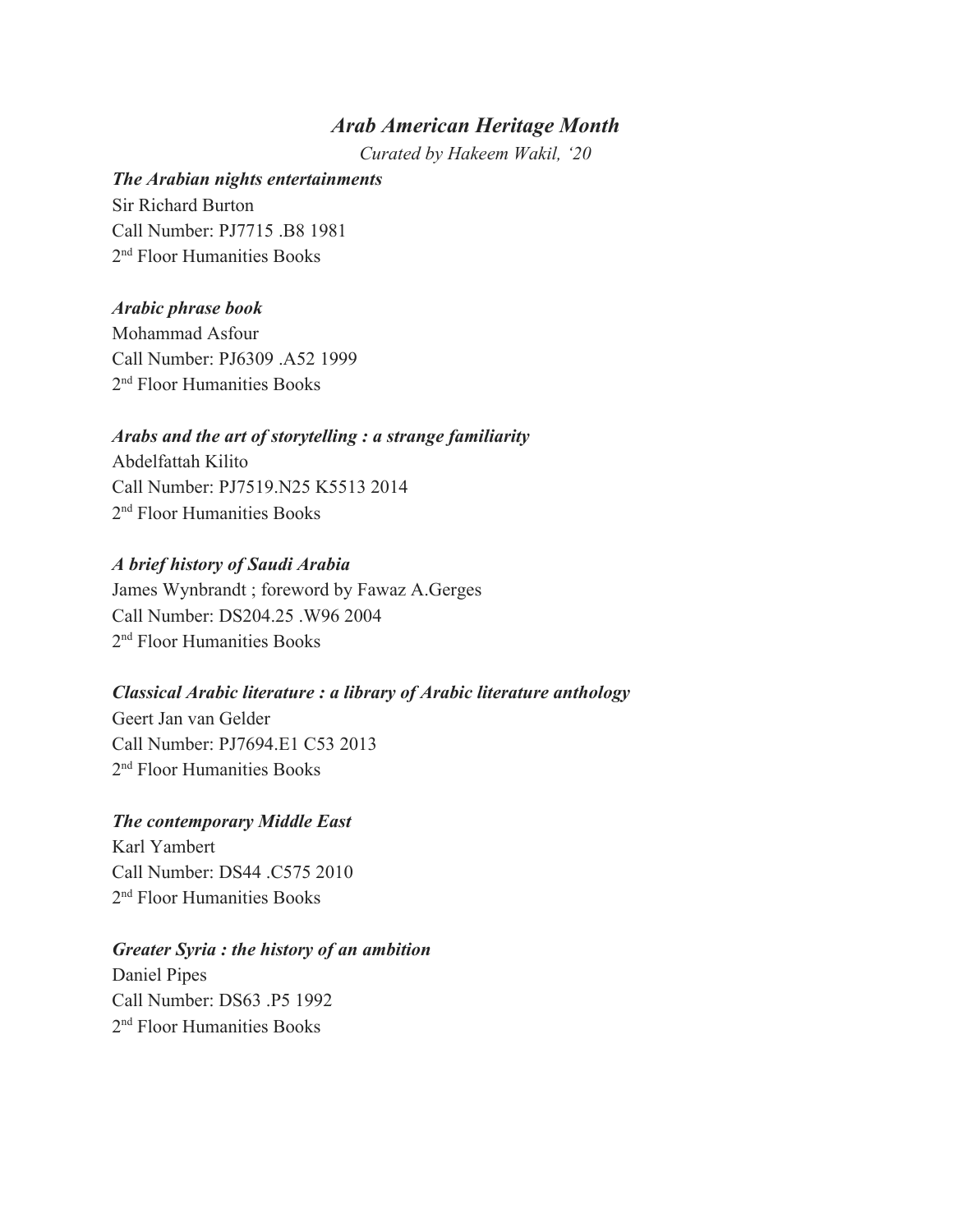#### *History begins at Sumer : thirty-nine firsts in recorded history*

Samuel Noah Kramer Call Number: DS72 .K7 1981 2 nd Floor Humanities Books

## *Iraq : its history, people, and politics*

Shams C. Inati Call Number: DS70.7 173 2003 2 nd Floor Humanities Books

## *Islam on the street : religion in modern Arabic literature*

Muhsin J. Al-Musawi Call Number: PJ7519.I84 M87 2009 2 nd Floor Humanities Books

## *Leaders and legacies in Assyriology and Bible : the collected essays of David B. Weisberg*

David B. Weisberg Call Number: DS69.6 .W45 2012 2 nd Floor Humanities Books

## *The Middle East and Islamic world reader*

Marvin Gettleman and Stuart Schaar Call Number: DS44 M523 2003 2 nd Floor Humanities Books

## *Modern Arabic poetry : an anthology*

Salma Khadra Jayyus Call Number: PJ7694.E3 M64 1987 2 nd Floor Humanities Books

## *Modern Arabic : structures, functions, and varieties*

Clive Holes Call Number: PJ6307 H56 2004 2 nd Floor Humanities Books

## *Moroccan Arabic phrasebook*

Dan Bacon, Bichr Andjar, Abdennabi Benchehda Call Number: PJ6309 .B35 1999 2 nd Floor Humanities Books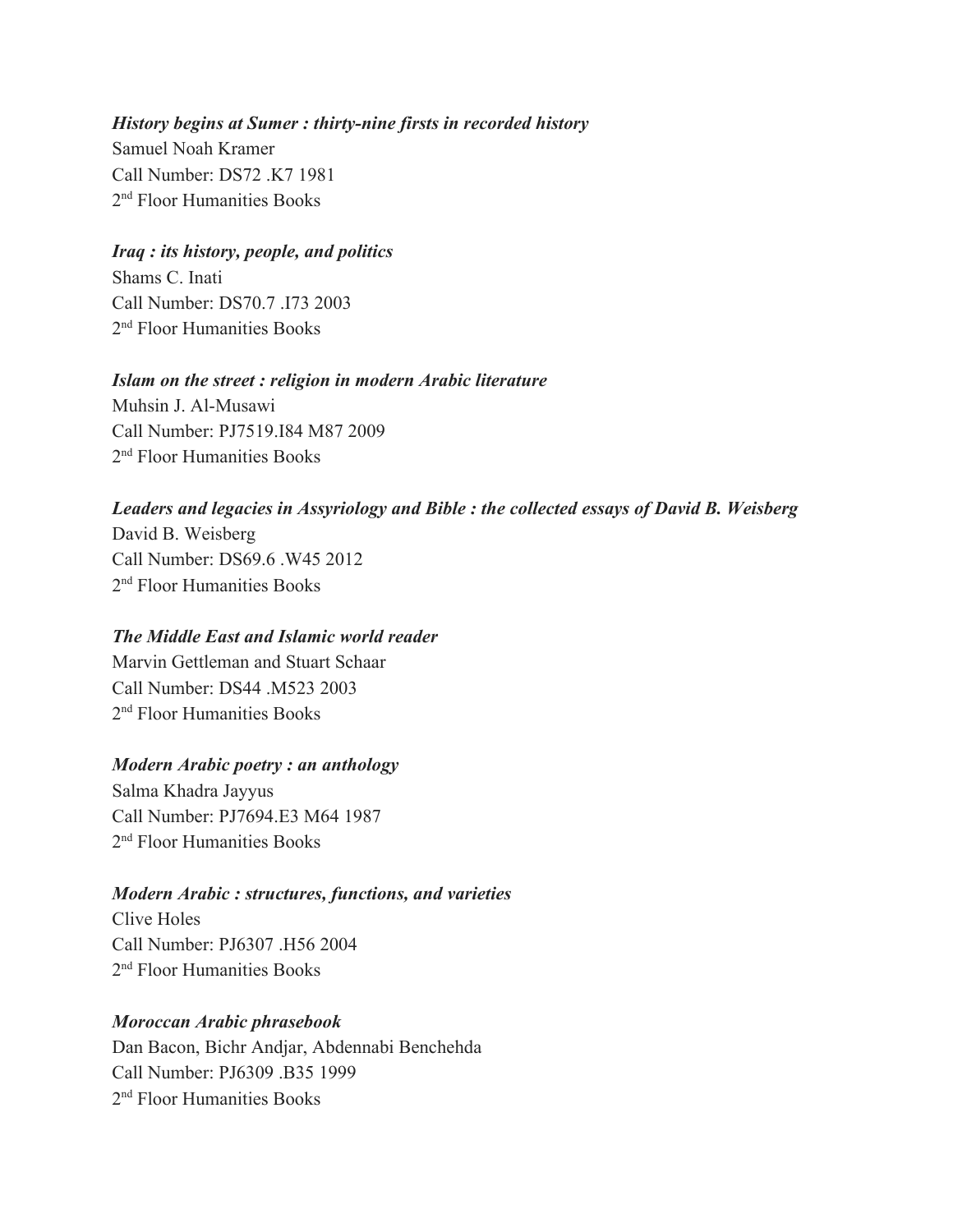## *Morocco : 5000 years of culture*

Vincent Boele, Mohamed Saadouni Call Number: DT312 .M67 2005 2 nd Floor Humanities Books

## *The multiple identities of the Middle East*

Bernard Lewis Call Number: DS44 .L49 2001 2 nd Floor Humanities Books

## *The origins of modern Arabic fiction*

Matti Moosa Call Number: PJ7577 M66 1983 2 nd Floor Humanities Books

## *The poetry of Arab women : a contemporary anthology*

Nathalie Handal Call Number: PJ7694.E3 P64 2001 2 nd Floor Humanities Books

## *The red star and the crescent : China and the Middle East*

James Reardon-Anderson Call Number: DS63.2.C6 R43 2018 2 nd Floor Humanities Books

## *Sacred language, ordinary people : dilemmas of culture and politics in Egypt*

Niloofar Haeri Call Number: PJ6773 .H34 2003 2 nd Floor Humanities Books

## *Seen and heard : a century of Arab women in literature and culture*

Mona N. Mikhail Call Number: PJ7538 M554 2004 2 nd Floor Humanities Books

## *Under the naked sky : short stories from the Arab world*

Denys Johnson-Davies Call Number: PJ7694.E8 U53 2003 2 nd Floor Humanities Books